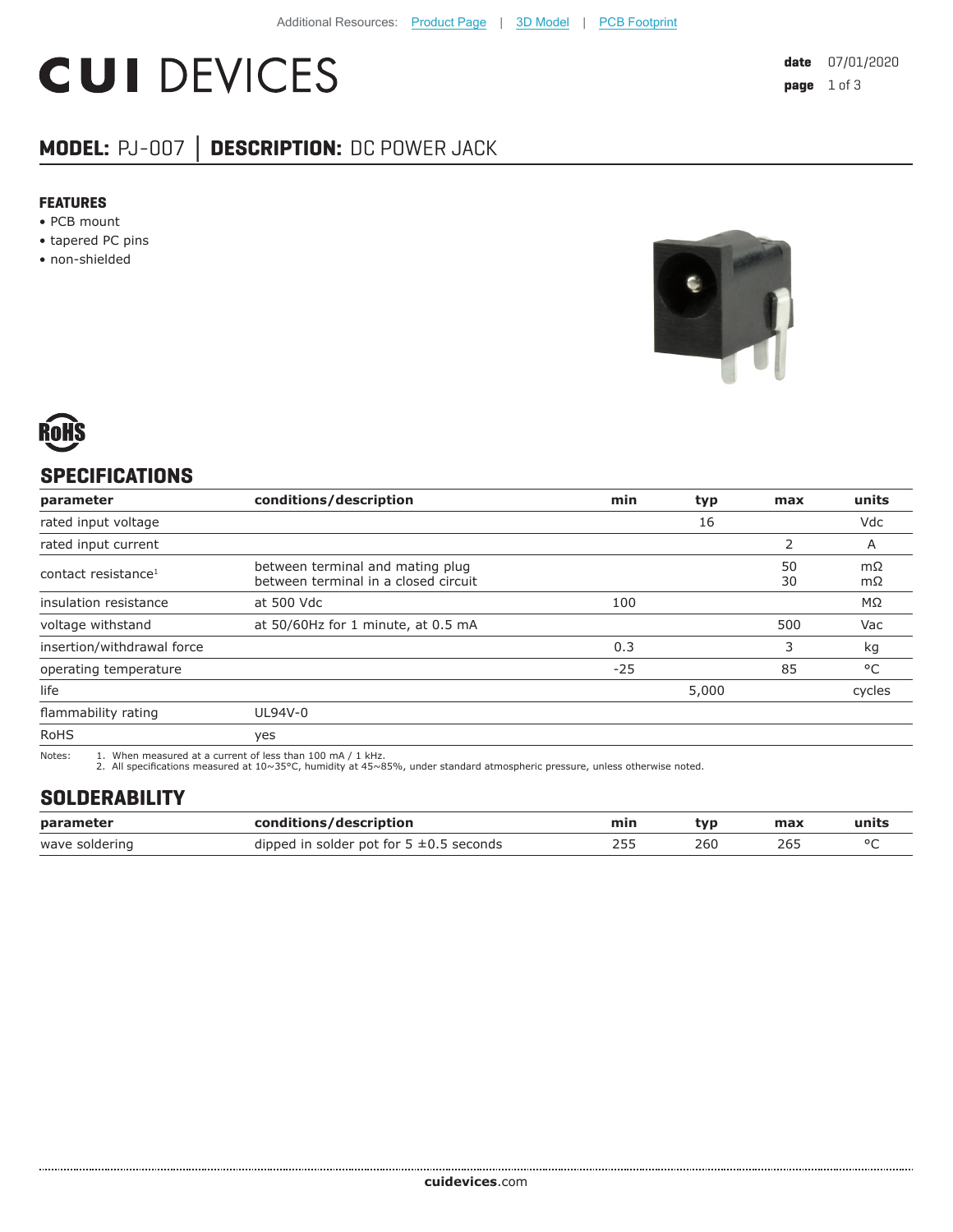## **MECHANICAL DRAWING**





|            | MATERIAL     | PLATING            |
|------------|--------------|--------------------|
| center pin | copper       | nickel             |
| terminal 1 | brass        | silver over nickel |
| terminal 2 | copper alloy | silver over nickel |
| terminal 3 | brass        | silver over nickel |
| plastic    | PRT          |                    |
|            |              |                    |









Recommended PCB Layout Top View



MATING PLUG Jack Insertion Depth: 6.6 mm

| <b>SCHEMATIC</b> |          |
|------------------|----------|
| Model            | PJ-007   |
| Center Pin       | Ø1.30 mm |